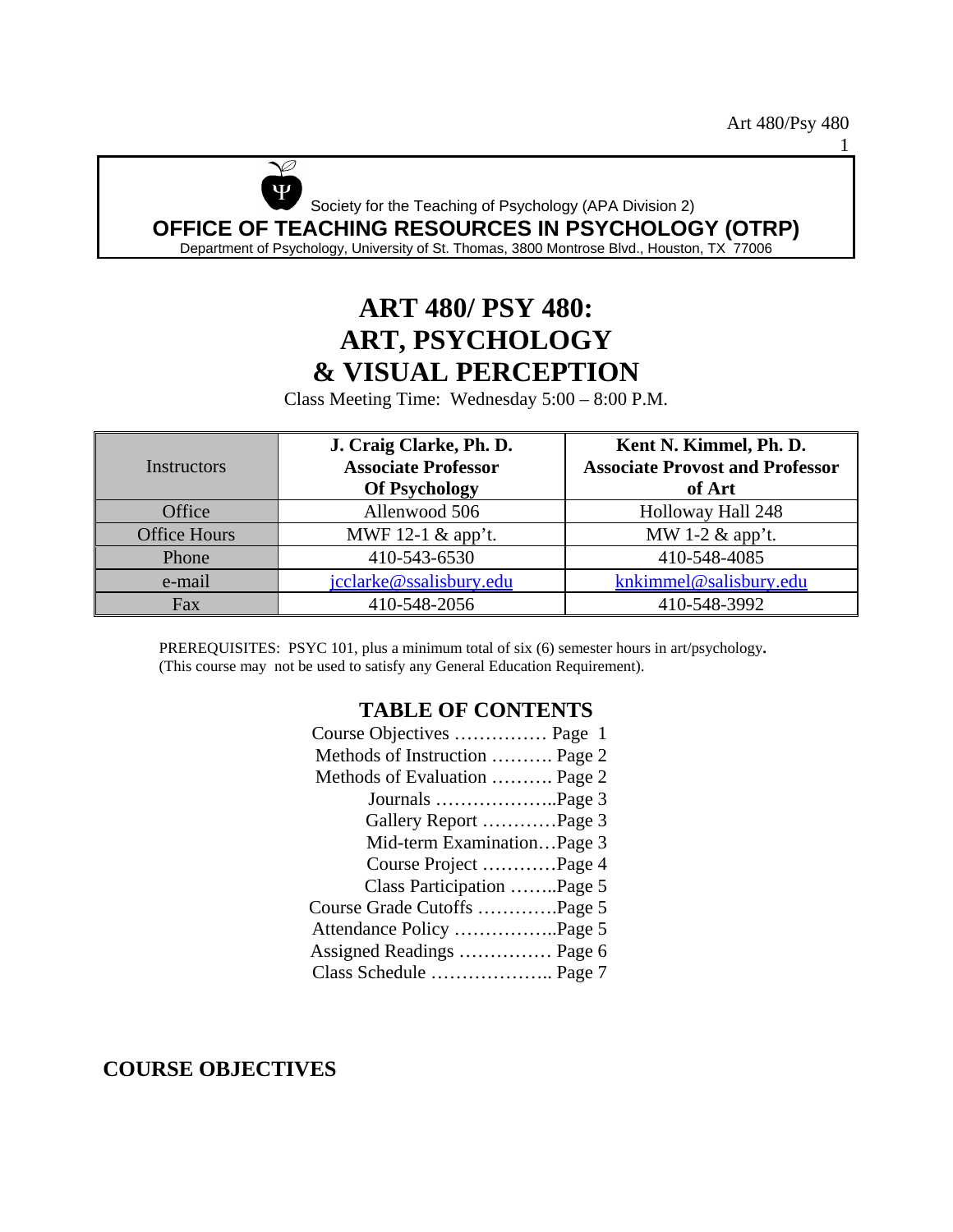The major objective of the course is for the student to develop the ability to effectively use the study of psychology and visual perception to gain a greater understanding and appreciation of the visual arts. Upon completion of the course, the student's perspective should be sufficiently expanded to enable her/him to:

- (a) understand and effectively deal with the contradictory nature of the issues involved in assigning meaning to what we perceive,
- (b) apply some guiding psychological and perceptual principles to interpret and explain art,
- (c) employ one's ever increasing awareness of perceptual processes to more fully realize the capacity to perceive,
- (d) comprehend how psychology, the science of behavior and experience, is used to illuminate the process of creating and/or experiencing art, and then apply that understanding to both the analysis of art and other human experiences,
- (e) analyze visual perception from the perspective of it being a process of reality construction, and,
- (f) understand that vision is not simply the passive mechanical recording of individual elements, but rather the active apprehension of significant structural patterns.

# **METHODS OF INSTRUCTION**

Instruction will be provided through a variety of methodologies, including lectures, demonstrations, experiments, discussions, readings and practical classroom problems, as well as a bi-weekly journal, a mid-semester written exam, and a course project. (See METHODS OF EVALUATION.)

**Lectures**. Formal lectures expand upon and emphasize readings and practical classroom problems, and establish the direction for the classroom activities.

**Demonstrations**. Demonstrations are given to emphasize the principles of art and psychology, and will focus on the use of concepts, theories, methodologies and techniques.

**Experiments**. Experiments are conducted to illustrate empirical approaches to understanding and responding to art.

**Discussions**. Informal discussions are used to emphasize specific topics from lectures, the practical exercises and the demonstrations.

**Library Holdings**. Required and suggested readings encompass information relevant to specific class topics, and help to establish a critical awareness of art and psychological principles. Readings are available prior to lectures.

# **METHODS OF EVALUATION**

The instructors will employ a variety of techniques to evaluate the student's performance throughout the semester. These techniques will include *four journals* and *a gallery report*, a written essay *mid-term examination*, a (small group) *course project presentation*, and *class participation*.

A student's final course grade will be determined by the total points accumulated from these techniques. There are 560 total points in the course. The student will be required to demonstrate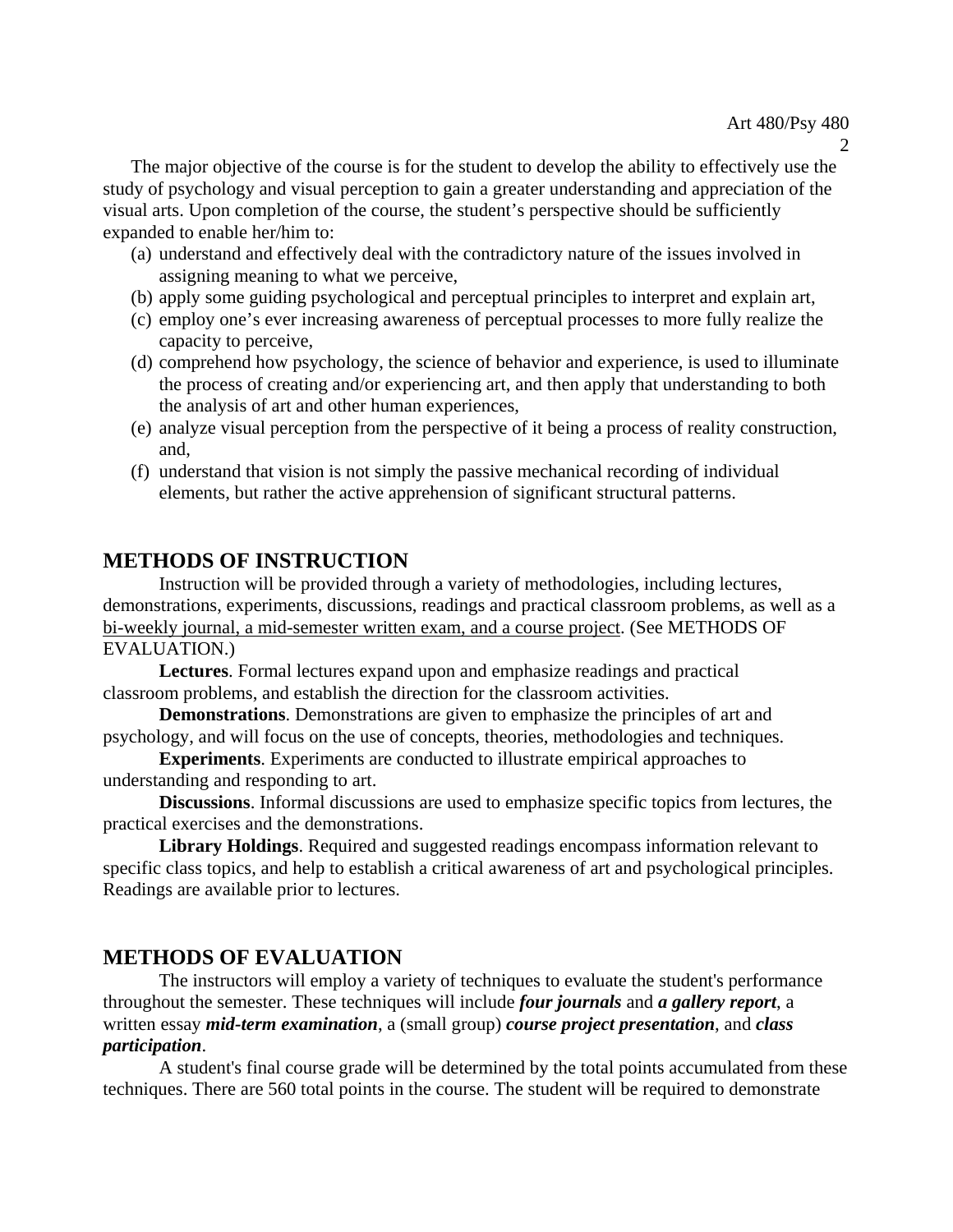3

knowledge and comprehension of the course material, to analyze and apply the ideas presented, and finally to use those ideas to synthesize and evaluate the visual arts. These various skills can be demonstrated via the four areas described below.

**Journals**. The primary purpose of the *journals* is to allow each student the opportunity to raise issues, ask questions, and provide comments or ideas related to the specific topics discussed in class or to the general topic of art and visual perception. Although each *journal* should be considered as a formal written assignment, any aspect of art and visual perception (with or without formal references) may be discussed. Topics may include information taken from class lectures, demonstrations, experiments, discussions and readings, or any other professional or popular source. *Journals* will be due at the beginning of class on the dates indicated on the Class Schedule, and will be returned with comments from both instructors within two class periods.

**Gallery Report**. The *gallery report* will allow the student to understand how another person perceives an art exhibition. It should be no more than four (4) typed pages, and is due at the beginning of class as indicated on the Class Schedule. A detailed handout describing specific details of the *gallery report* will be forthcoming.

Each *journal* and the *gallery report* must be double-spaced with at least one-inch margins. Each *journal* may not exceed two pages for undergraduates or three pages for graduate students. Each *journal* should include a citation of the source, if appropriate, from which the information came.

Journals and the gallery report may be sent to each instructor as word processed attachments to e-mail, but all written work must be properly proofread and edited just as with a hard copy. In addition, you may send e-mail to us (regular, non-graded e-mail) at any time, and at least one of us will respond as quickly as possible.

The e-mail addresses for the instructors were presented above. All course information, not personal, should be addressed to both instructors. We will also send course information via GroupWise.

Each of the four *journals* is worth up to 20 points. Grading for each *journal* will be based on a twenty-point scale: A=18-20, B=16-17, C=14-15, D=12-13 points. Grading for the *gallery report* will be based on a forty-point scale: A=36-40, B=32-35, C=28-31, D=24-27 points.

**Mid-term Examination.** The course examination will use an essay format and will last ninety minutes. At least two weeks prior to the examination, the student will receive a "study set" of essay questions covering topics from the readings and class presentations. Examination questions will be drawn from the study set.

The examination is worth 200 points of the total course grade, with grading being based on a curve reflecting overall class performance.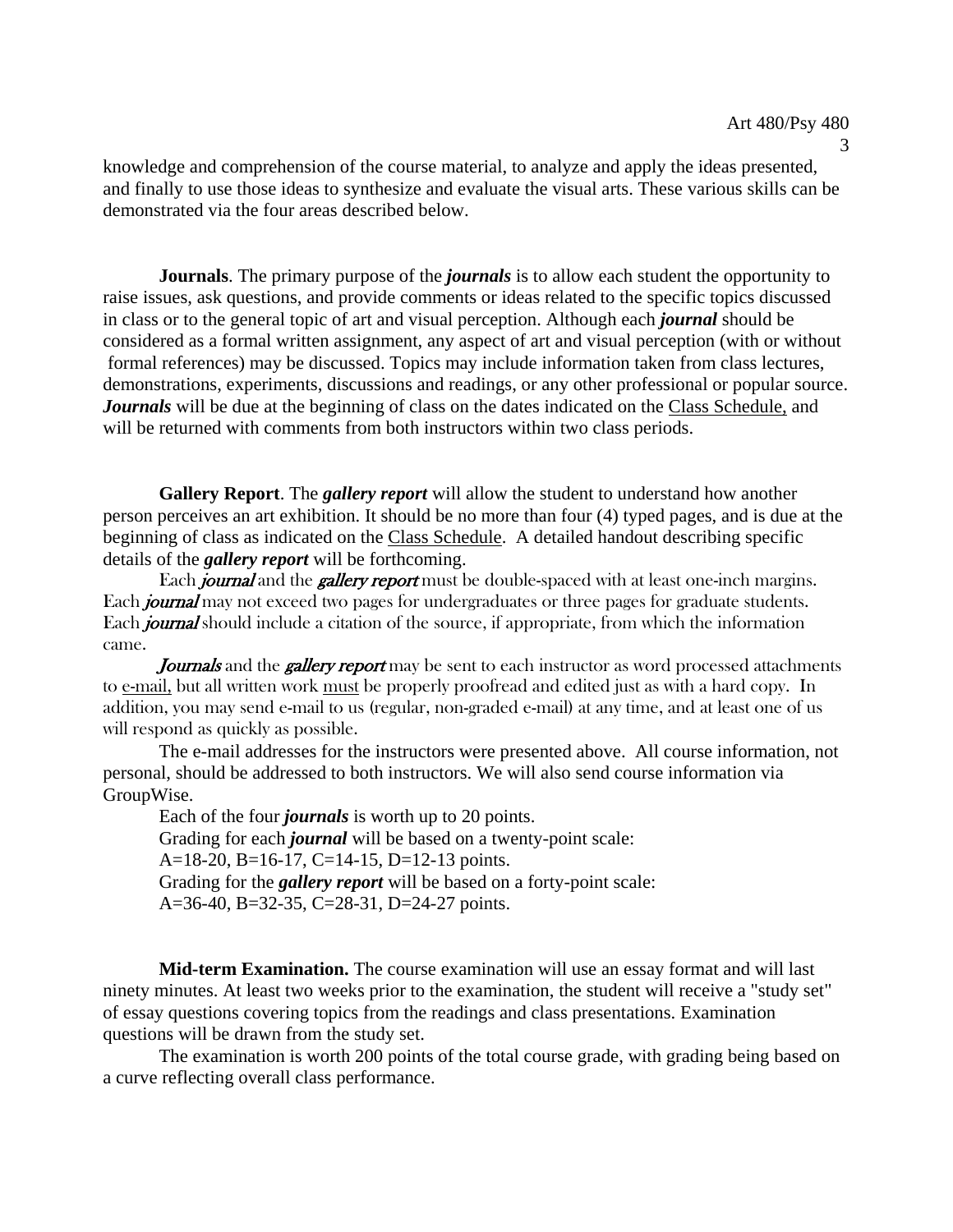**Course Project**. During the final two classes of the semester, each undergraduate student group will give a presentation detailing and demonstrating their project topic. The project and presentation will be done in small groups (i.e., 3 to 4 members). Each graduate student will give an individual class presentation accompanied by a formal written paper. Specific details for graduate student projects will be forthcoming.

The primary purpose of the *Course Project* is to demonstrate some aspect of art and visual perception by developing a formal public presentation. The project may be presented as an *aesthetic/creative effort* such as two-dimensional (photographs, an artist's book, etc.) or threedimensional artwork, or as a *discussion of empirical data*. The project could be an extension of or have a relationship to some aspect of art and visual perception discussed in class or from related readings.

For Class 2, each student will be required to submit a written "list" of ideas or expectations for at least one project topic. While the elements, principles or paradigms of art and visual perception may not be well understood by the student at the beginning of the semester, the "list" will be used to focus on individual interests and to begin to "group" students of common interests. During subsequent class periods, student groups will discuss the development of project ideas with peers and the instructors. Each group will work toward creating a project for presentation during one of the last two class meetings.

The project presentation, for both undergraduate and graduate students is worth 200 points. For undergraduates, 160 of those 200 points will be assigned by the instructors. The criteria for earning those 160 points will include (a) *use of time*, (b) *involvement of students* in the class, (c) *quality and clarity of demonstration materials*, and (d) *adequacy and clarity of background materials and explanations*. With the exception of *use of time,* which is worth up to 20% of the project grade for all groups, each group may determine the relative weight of the other criteria. For example, with a project involving the production of an art work, a group may wish to weight *quality and clarity of demonstration materials* more heavily than *involvement of students.* 

**Self-ratings of individual group members**. Twenty percent of each student's project grade will be determined by the evaluations of the other members of his or her group.

Students should use the following guidelines when assigning points to fellow group members.

**A = 36-40 points** – outstanding achievement in both performance and leadership.

**B = 32-35 points** – high achievement in performance and leadership

 $C = 28-31$  – adequate achievement in performance and leadership

**D = 24-27** – marginal achievement in performance and leadership

 $\mathbf{F} = 0.23$  – inadequate achievement in both performance and leadership

Salisbury University's *Writing Across the Curriculum* requirement will be met by the journals and the gallery report, the mid-term examination, and the course project.

**Class Participation**. Class participation includes both the quantity, as well as the quality, of the student's participation. It involves class discussions, experiments, questions and answers, and in-class activities (i. e., demonstrations and problems). The class participation grade reflects the student's preparedness for each class. Class participation is worth up to 40 points of the final course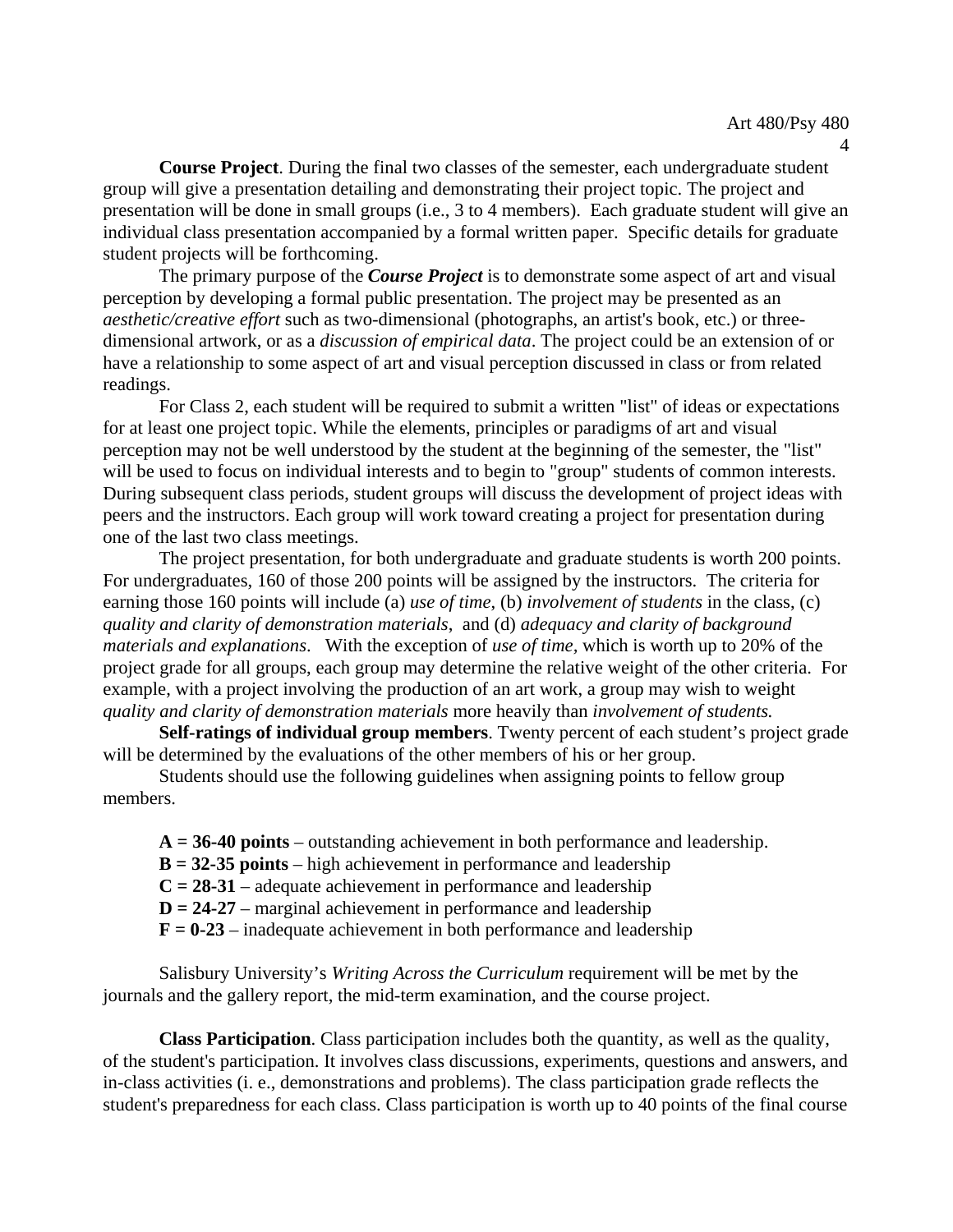5

grade  $(A=36-33, B=32-29, C=28-25, D=24-21$  points); an additional four (4) points will be awarded at the discretion of the instructors, as follows:

**4 Points** = Consistent active participation, Asks questions, Provides insights, Raises issues.

**3 Points** = Frequent active participation, Asks questions.

**2 Points** = Infrequent active participation, Answers questions when asked.

**1 Point** = Passive participation, Answers questions when asked.

**0 Points** = No participation.

*NOTE: Both instructors evaluate all course activities. That is, each writing assignment, including the biweekly journals, the gallery report, the mid-semester examination, and the final course project are read and evaluated by each instructor individually. These individual evaluations are averaged for each activity and constitute the final grade for the activity. The final grade for class participation, while understandably more subjective, is determined with discretionary points awarded by the instructors.* 

| COUNDE GRADE CUTOITD |               |                  |                  |                  |                       |                            |
|----------------------|---------------|------------------|------------------|------------------|-----------------------|----------------------------|
|                      | Exam<br>(36%) | Project<br>(36%) | Journal<br>(14%) | Gallery<br>(7%)  | Participation<br>(7%) | <b>Course</b><br>$(100\%)$ |
| <b>TOTAL</b>         | 200           | 200              | 80               | $\underline{40}$ | <u>40</u>             | 560                        |
| A                    | 180           | 180              | 72               | 36               | 36                    | 504                        |
| B                    | 160           | 160              | 64               | 32               | 32                    | 448                        |
| $\mathsf{C}$         | 140           | 140              | 56               | 28               | 28                    | 392                        |
| D                    | 120           | 120              | 48               | 24               | 24                    | 336                        |

#### **COURSE GRADE CUTOFFS**

#### **ATTENDANCE POLICY**

The class will meet once weekly, except normal holidays, according to the current academic schedule. In case of inclement weather, the class will continue to meet as scheduled unless the University is **officially closed**.

Since much of the course is based on the student's active involvement during in-class activities including lectures, demonstrations, experiments, discussions, readings and student presentations and participation, you are expected to attend each class in its entirety.

Class attendance will be recorded. More than one absence will result in a reduction of your potential highest course grade. That is, if you miss two classes your potential highest course grade will be 'B', regardless of your performance on the graded activities. If you miss three classes your potential highest course grade will be 'C'. More than three absences will result in a failing grade for the course. There are **NO** excused absences.

You are responsible for any and all material or information presented in class, including announcements or changes to the syllabus. If any assigned work is missed for any reason, it is your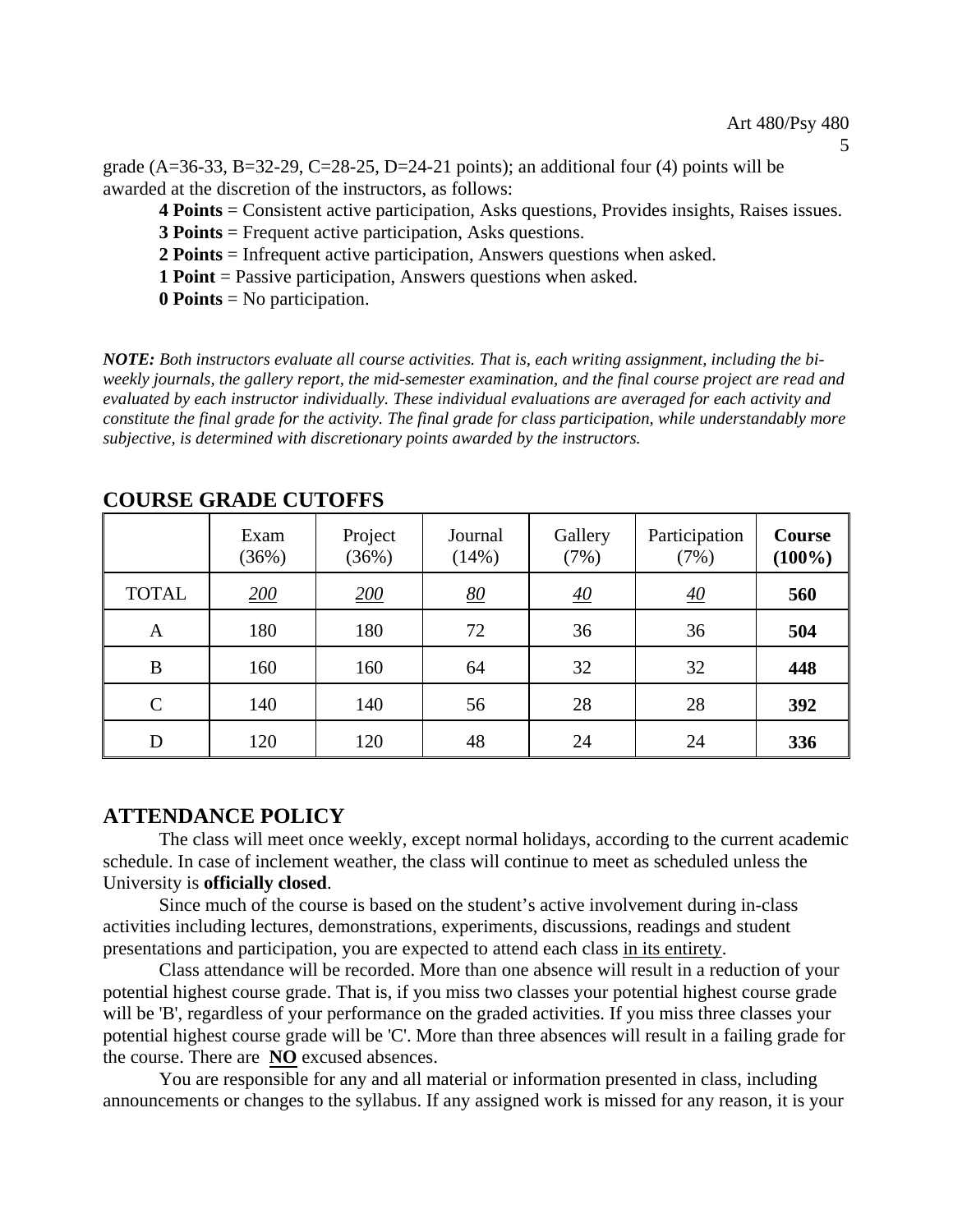responsibility to consult with one or both of the instructors to determine if and/or how the work may be made up.

A make-up examination will not be given unless you present an acceptable written justification (e.g., a medical excuse from your physician stating that you were unable to attend class on the exam date) for the absence. If a make-up exam is justified, it may not follow the same format as the scheduled examination.

You are expected to attend and take part in your own group's project presentation, and to attend and support all other project presentations, undergraduate and graduate.

Grading is based on a letter scale and may be found in the current University catalogue section entitled Academic Policies. "Grading System". Evaluation of each student will be based on the activities listed above under METHODS OF EVALUATION.

### **ASSIGNED READINGS**

Readings listed in the syllabus are on reserve at the circulation desk in Blackwell Library.

Berlyne, D. E. (1971). *Aesthetics and psychobiology.* New York: Appleton Century Crofts.

Gleitman, H., Fridlund, A. J., & Reisberg, D. (1999). *Psychology* (5<sup>th</sup> ed.). New York: Norton.

Parsons, M. J. (1987). *How we understand art: A cognitive developmental account of aesthetic experience.* New York: Cambridge University Press.

Solso, R. L. (1994). *Cognition and the visual arts.* Cambridge, MA: MIT Press.

Winston, A. S., and Cupchik, G. C. (1992). The evaluation of high art and popular art by naive and experienced viewers. *Visual Arts Research, 18*, 1-14.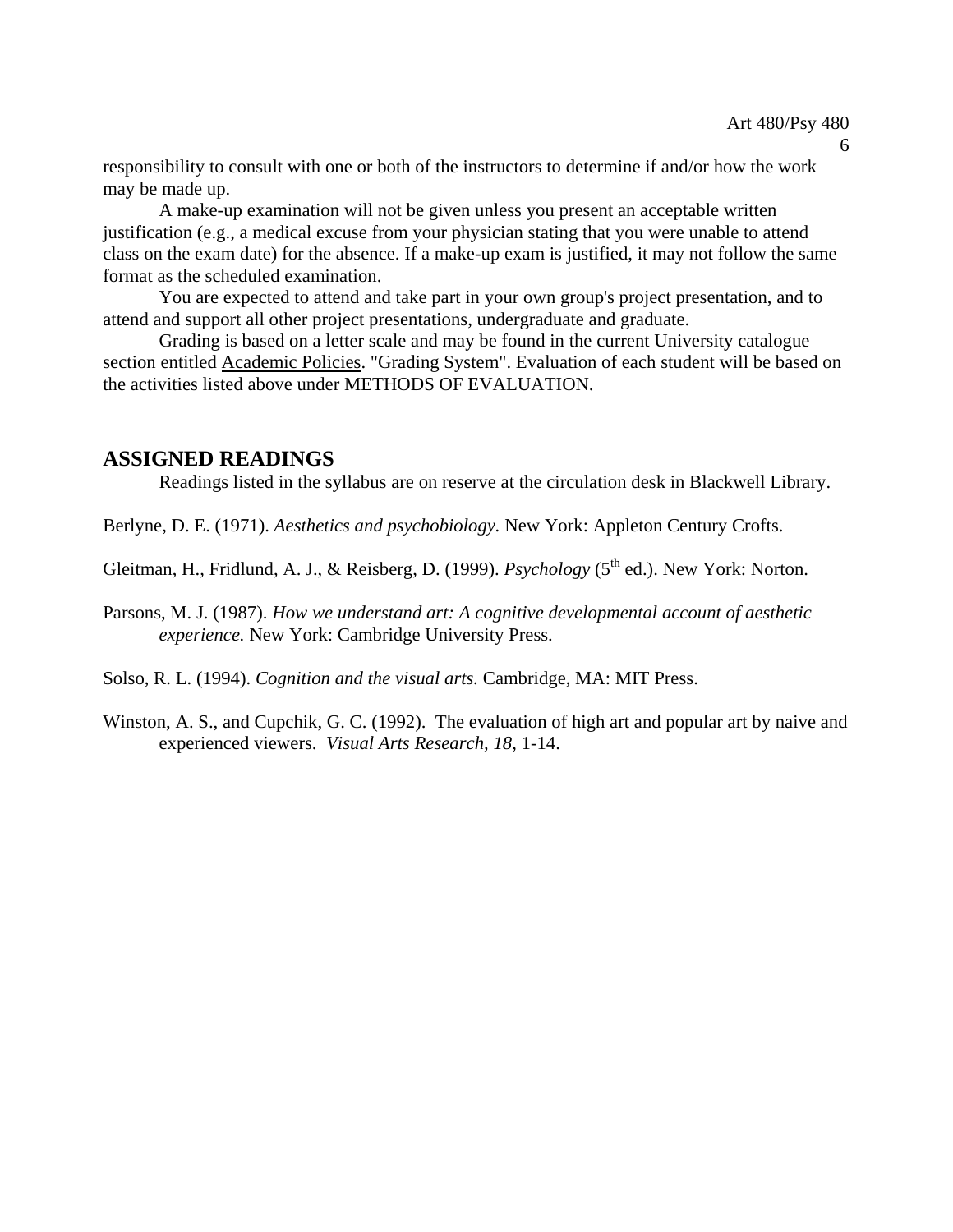| ULADD DUNEDULE     |                                                                                                |                                                                        |                                                            |                                                |  |  |
|--------------------|------------------------------------------------------------------------------------------------|------------------------------------------------------------------------|------------------------------------------------------------|------------------------------------------------|--|--|
|                    | <b>Class</b><br><b>Activities</b>                                                              | Lecture<br><b>Topics</b>                                               | <b>Chapter</b><br><b>Readings</b>                          | Assign-<br>ments                               |  |  |
| Class 1            | <b>Introductions, Artwork</b><br>production and evaluation                                     | Presentation of the<br>syllabus                                        |                                                            |                                                |  |  |
| Class <sub>2</sub> | In-class Write-up and<br>Discussion of a project idea.<br>The Golden Section<br>Hypothesis     | History of psychology<br>and art,<br>History of perception<br>and art. | Solso 8,<br>Berlyne 2, 14                                  | Journal 1<br>Due.                              |  |  |
| Class 3            | Video: The Psychologist<br>and the Experiment,<br>Kimmel's making of a<br>stained glass window | Creative/<br>Research Methodology.                                     | Gleitman app. 1                                            | Journal 1<br>returned                          |  |  |
| Class 4            | Brief discussion of projects,<br>Drawing impossible figures<br>& Write-up                      | The science of vision                                                  | Solso $1, 2$                                               | Journal 2<br>Due                               |  |  |
| Class 5            | Video: Godzilla Meets<br>Mona Lisa, with comments<br>from an eye witness                       | How we understand art.<br>High art <i>vs</i> . low art                 | Solso 5, Winston $\&$<br>Cupchik (1992),<br>Parsons (1987) | Journal 2<br>returned                          |  |  |
| Class 6            | Retinal mapping<br>and<br>Color deficiency evaluation                                          | Color perception                                                       | Gleitman 5, Solso p.<br>11-12, 21, 172-173,<br>250         | Journal 3<br>Due                               |  |  |
| Class 7            | Gallery report assigned<br>Interviews handed out                                               | Gallery speaker                                                        | Readings TBA by<br>speaker                                 | Gallery<br>Report                              |  |  |
| Class 8            |                                                                                                | Depth perception and<br>visual perspective                             | Solso $7, 8$                                               |                                                |  |  |
| Class 9            | Exam review                                                                                    | Gestalt principles and<br>illusions                                    | Solso 4                                                    | Journal 3<br>returned<br>Gallery<br>Report due |  |  |
| Class 10           | <b>Mid-term Examination</b><br>Art therapy demonstration                                       | Guest presenter                                                        |                                                            |                                                |  |  |
| Class 11           |                                                                                                | Art, context, and                                                      | Solso $5, 9$                                               |                                                |  |  |

# **CLASS SCHEDULE**